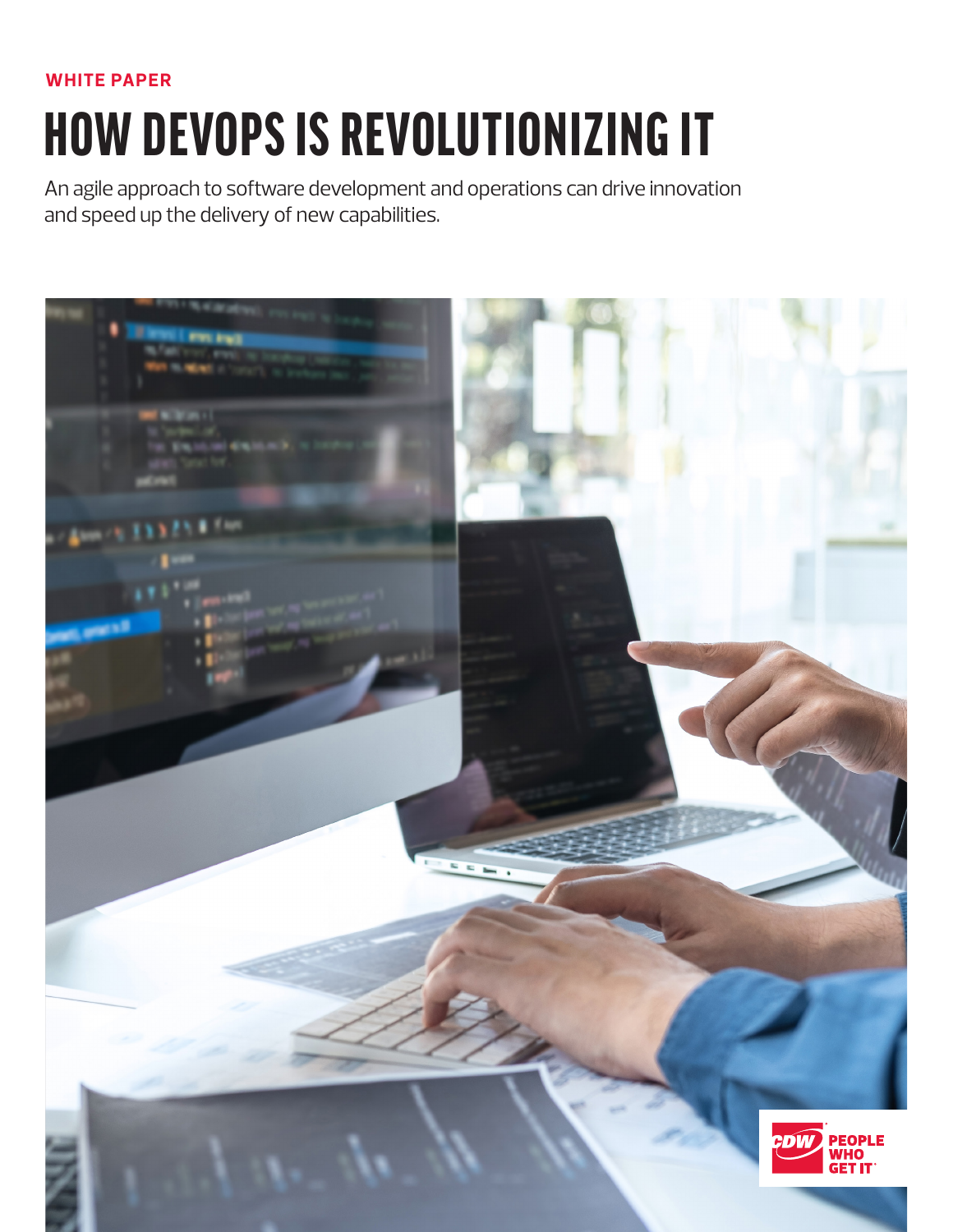## EXECUTIVE SUMMARY

**Across industries, IT shops are adopting DevOps methodologies to improve app quality, decrease time to deployment and optimize organizational efficiency. But DevOps requires more than just new tools and processes. A successful initiative will emphasize not only the tools and skills needed to implement DevOps but also the culture change that necessarily comes with the upending of traditional development practices.** 

**It is common for organizations to struggle with challenges including unrealistic expectations, insufficient collaboration between teams and unclear business outcomes. By overcoming these hurdles, organizations can implement more**  **agile processes that lead to real-time feedback and constant iteration. A number of tools can help streamline DevOps initiatives. One of the most crucial is containerization, a technology that allows IT teams to develop and maintain applications using standard units of software. Containers can be created and replicated rapidly, giving organizations a tool to accelerate their development practices. Also, containers are extremely portable among multiple computing environments, a benefit that allows organizations to create cloud-native applications.**

**An effective DevOps initiative requires a blend of solutions, strategies and services. Many organizations turn to a trusted third-party partner to guide their efforts and avoid mistakes.**

## **DevOps Is Changing IT**

It's no mystery why DevOps has swept through IT departments in virtually every industry around the world in recent years. According to Gartner, the approach "represents a change in IT culture, focusing on rapid IT service delivery through the adoption of agile, lean practices in the context of a systemoriented approach." That's a lot to unpack, but at its essence, DevOps is a key component in the move away from more cumbersome traditional development practices, which frequently lead to waste, delays and confusion, and toward more agile workflows that emphasize speed to market and continuous iteration.

To be successful, a DevOps approach requires more than a desire to break out of less effective development practices. An organization must also invest in its people, embrace culture changes and adopt the appropriate set of tools. In particular, containers have been instrumental in helping organizations create the environment necessary to achieve DevOps success.

#### **What Is DevOps?**

DevOps is a methodology that enables fast, frequent delivery of value to end users by decreasing the time it takes to produce and provide features and services they need or enjoy. This can be accomplished by breaking down historical barriers between development and operations departments, enabling a frictionless experience for both. In a DevOps environment, operations and development engineers participate and collaborate with one another throughout the entire service lifecycle — from design to development to production support. While the idea of breaking down organizational silos is not new, DevOps in particular has taken off in part because of its alignment with lean and agile workflows.

In the past, developers were typically seen exclusively as the makers or creators of an application, while operations engineers handled applications exclusively after they were deployed throughout an organization. Stated so plainly, it is easy to see why this approach could lead to inefficiencies. It's also easy to see how both groups of IT professionals (and, by extension, an

entire organization) can benefit from improved collaboration. Along with a more free-flowing exchange of ideas, one of the primary benefits of DevOps is the increased ability to iterate as new information comes in, with teams continually tweaking apps in response to user behavior. This ultimately leads to workflows that create the greatest possible value for an application's end users. At the center of DevOps is a unified, relentless pursuit of delighting customers with a great experience.

DevOps has sometimes been described as an extension or outgrowth of agile software development. This puts DevOps in contrast with traditional development methodologies such as waterfall development, a linear project management approach that creates a sequential plan for meeting project requirements. Agile prescribes the core concepts of close collaboration among product managers, developers, customers and quality assurance. DevOps goes a step further by recognizing that both service delivery and the way an application and systems interact with one another should be top concerns throughout application development and operations because of the outsized impact these factors have on the eventual product.

While DevOps was seen as cutting-edge only a few years ago, it is now solidly part of the IT mainstream — a proven practice that creates a significant advantage for organizations that implement it effectively. In particular, organizations are using DevOps practices to help them achieve benefits such as automation, detailed service measurement, orchestration, selfhealing, configuration management and security.

According to **[CITE Research](https://www.atlassian.com/dam/jcr:a87265a6-4a4d-4905-97e9-4129ac78563c/Atlassian DevOps Trends Survey 2020.pdf)**, 99 percent of developers and IT decision-makers say that DevOps has had a positive impact on their organizations. Sixty-one percent say it has helped them produce higher-quality deliverables, 49 percent say it has improved their deployment frequency and 46 percent say it has resulted in better products and services.

#### **What Are Containers?**

Containers are standard units of software that allow applications to be moved easily between computing environments. They are lightweight and standalone yet include everything needed to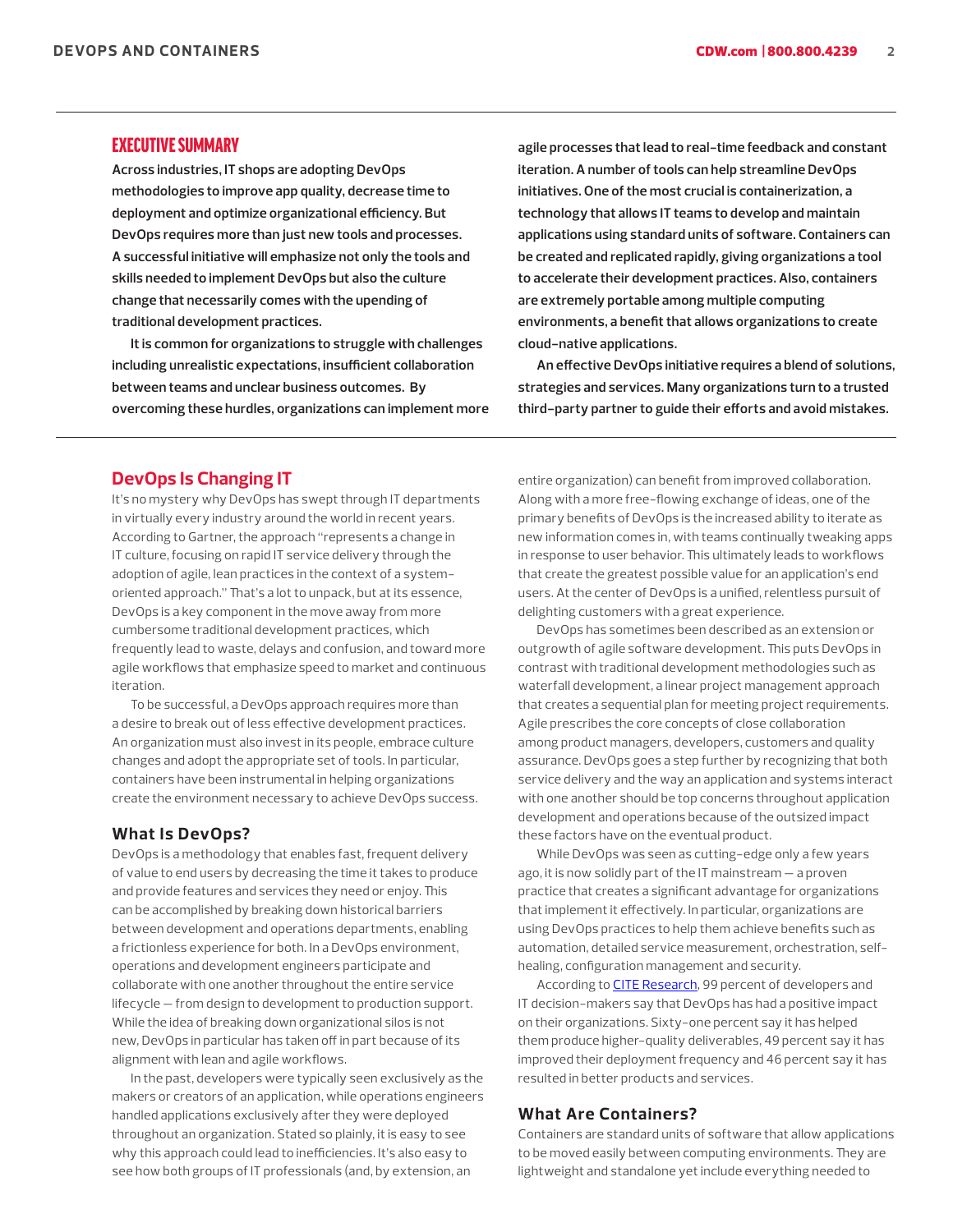run an application, such as code, runtime, system tools, system libraries and settings. Because of this flexibility, containers have become central to many organizations' DevOps strategies. When used in a DevOps environment, containerization can greatly accelerate the development process, since containers can be created, replicated or destroyed in seconds. Rather than waiting for an IT operations team member to spin up a virtual machine, developers can rapidly create containers on their own and simply eliminate them when they are no longer needed. By writing, testing and deploying applications all inside containers, organizations create a consistent environment that makes it easier for different teams to collaborate.

Additionally, the portability of containers allows organizations to seamlessly take advantage of both public and private cloud resources during development and operations. Because containers are lightweight, they do not present the same compatibility concerns as other testing and development resources. Another key benefit: Containers simplify the rapid updates that are central to DevOps success. When an application is distributed across multiple microservices that are each hosted in their own containers, development teams can update one part of the app and restart the corresponding container without interrupting the rest of the app.

While containers allow organizations to work on innovative projects, they require cultural shifts, the establishment of

# **Top DevOps Challenges**

According to [Gartner,](https://www.gartner.com/smarterwithgartner/the-secret-to-devops-success/) 75 percent of DevOps initiatives through 2022 will fail to meet expectations. The firm blames five common challenges for the gap:

Lack of attention to the customer value proposition: Clear goals that are tied to customer value will ultimately generate the right buy-in. Rapid experimentation can be a key enabler to get to user acceptance.

Insufficient change management: Rather than focusing their efforts exclusively on DevOps tools, organizations should carefully consider team culture and make a concerted effort to get staff on board with upcoming changes.

Lack of collaboration: DevOps efforts cannot be limited to infrastructure and operations teams. Instead, organizations should break down barriers between teams and coordinate efforts across silos.

Too much, too soon: Gartner warns that launching DevOps in a single step — a "big-bang approach" — comes with a high risk of failure. Instead, organizations should implement DevOps incrementally and iteratively.

Unrealistic expectations: Like other developments in the technology landscape, DevOps is sometimes seen as a cure-all. It's not. Instead of expecting a DevOps initiative to produce transformative results overnight, organizations should agree on objectives and metrics and then track success over time.

best practices and investments in staff training to truly create value. And one-time training isn't enough. As organizations adopt containers and implement DevOps practices, they need to continue to evolve and allow their employees to adapt to changing conditions over time. Container platforms are also becoming more packaged and ruggedized to ease their support and maintenance.

# **Strategies for DevOps Success**

In the few years that DevOps has been a relatively mainstream IT practice, something of an old joke has already sprouted up. "A customer calls up a tech vendor to make a purchase — Order quantity: One DevOps." The implication, of course, is that IT and business leaders often wish they could implement DevOps in their organizations simply by swiping a credit card.

While DevOps implementation is far more complex than that, there are a number of tools, practices and strategies that can help organizations set themselves up for success.

## **Continuous Integration and Continuous Delivery**

CI/CD describes the frequent delivery of apps to customers by integrating development teams with day-to-day data center operations. This is the fundamental concept that most distinctly sets DevOps apart from other development and deployment models. It requires organizations to break down silos so teams can work together to deploy code as quickly as possible — with minimal outages or within the error budget. Applications that cannot have any outages are expensive to operate and difficult to evolve. DevOps strategies aim to set acceptable volumes of small outages where users do not perceive the issue. Canary testing is an example in which an organization deploys a new application to a very small selection of users and confirms the operating behavior. If it performs as expected, the organization can choose to deploy it. This also implies that impacts can be effectively measured too.

While the "CD" in CI/CD stands for continuous delivery, organizations must also emphasize continuous deployment. The primary difference is a manual approval and promotion process between all the CI steps and deployment into a production environment. This usually comes down to teams trusting automation tools and their ability to roll back changes if something breaks.

#### **Application Modernization**

Closely associated with the use of containers, app modernization is the process of modernizing the platform infrastructure, internal architecture and other features of legacy applications. Legacy applications can still have an agile development process. The emphasis on application modernization is breaking up large monolithic applications into small decoupled microservices. Containers have become popular largely because they support this architectural pattern. This does add some complexity for example, instead of having 100 virtual machines, you may have thousands of containers, each with a different piece of the application. Teams can be organized around these services, and development can happen independently. Teams should be able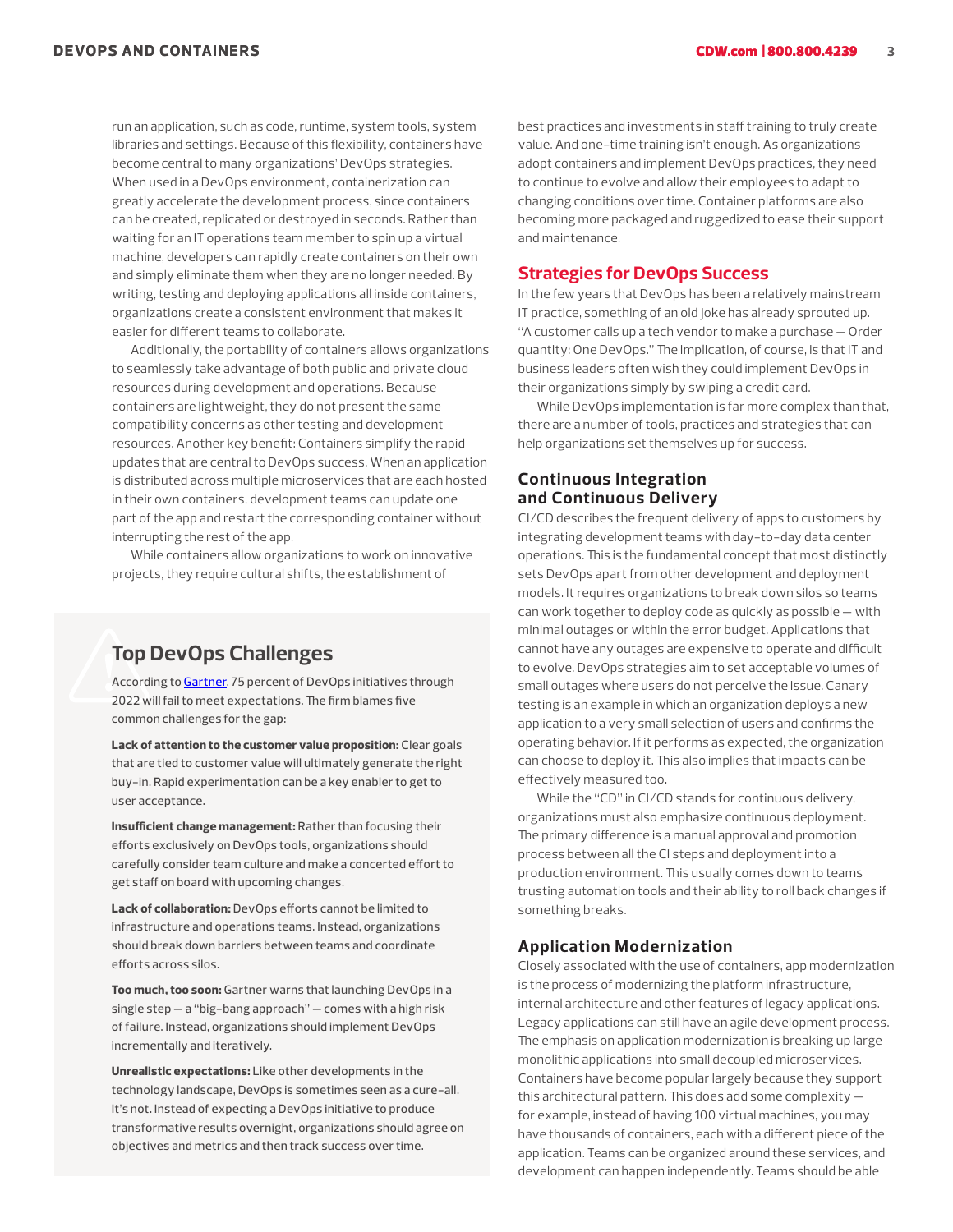to own and update their services without relying on another team as a dependency.

Containers allow organizations to virtualize their applications, breaking them into individual pieces that can be delivered and patched faster than ever before. According to [Forrester,](https://www.ibm.com/blogs/cloud-computing/2019/04/17/forrester-study-roi-application-modernization/) application modernization is associated with a number of benefits, including greater operational efficiency, improved developer productivity and reduced costs. Also, Forrester notes, organizations that successfully modernize their applications reduce the likelihood that additional staff will be needed to support applications in the future.



The percentage of organizations that had adopted a DevOps approach within their IT environments by 2020 — up from 66 percent a year earlier<sup>1</sup>

#### **Infrastructure as Code**

This is a foundational pillar of DevOps. Without Infrastructure as Code, teams must maintain the settings of individual deployment environments, which evolve over time into "snowflakes" configurations so unique that they cannot be replicated.

IaC can help organizations eliminate this problem by allowing them to manage their IT infrastructure using configuration files. Since infrastructure configuration takes the form of simple code in IaC, it is easy for IT teams to edit, copy and distribute as they would with any other source code file. This stands in contrast to the more cumbersome (and more costly) practices associated with managing physical infrastructure. Even cloud infrastructure, with its high availability and scalability, cannot match IaC in terms of consistency. IaC also enables quick setup, but the top benefits are likely consistency and accountability.

#### **Security**

A core DevOps concept is "shifting left" on security. Shifting left refers to the timeline of the software development lifecycle.

# **What Is DevOps as a Service?**

Some organizations that lack internal DevOps expertise opt for a DevOps as a Service model. In this approach, an external provider supplies an organization with the tools needed to enable DevOps and connects these tools together so they work as a cohesive unit. The model stands in contrast to a more typical best-of-breed approach, in which a DevOps team uses a collection of disconnected in-house tools.

This approach is a good fit for organizations that aren't able or inclined to hire professionals who are skilled in DevOps or to train existing employees. The model allows individuals and teams to use intuitive interfaces for DevOps processes without having to understand how an entire chain of disparate tools works. That helps improve collaboration, monitoring, management and reporting.

Moving from left to right, your process has planning, building, testing, deployment, and ongoing operations and maintenance. Traditional security is an operations and maintenance concern that typically results in security being bolted on instead of being integrated into the full lifecycle of an application.

Security controls, policy and governance should be considered at every phase of the software development lifecycle, hence shifting from right to left in the timeline. Security teams should be consulted during planning phases. Tools can be embedded directly into development environments to give instant feedback. Many types of scanning and

testing can be performed on an application and where code is stored, and security teams should put policies and governance in place, as well as the tooling necessary for visibility and controls in a cloud-native environment.

## **Cloud-Native Approach**

A cloud-native approach to DevOps can deliver instant business insights and help organizations control costs by making it easier for IT leaders to monitor consumption and usage rates. But the best cloud tools also allow organizations to become infrastructure-agnostic, which increases flexibility and agility. Also, cloud-native applications allow organizations to control application lifecycles from inside the application rather than relying on external processes and monitors.

# **Technologies and Services That Support DevOps**

While DevOps is primarily a set of practices (as opposed to a technology solution that can be purchased off the shelf), organizations will want to standardize on common processes and tools to drive the culture change needed for success. It is common for internal stakeholders to resist these changes. IT and business leaders must communicate effectively and transparently to show employees the value of adopting a new way of doing things.

While new technology tools are necessary to enable effective DevOps initiatives, they are not sufficient on their own. Often, organizations find they must rely on external partners for services that help them deploy and manage their new DevOps environments. Organizations also should be prepared to revisit past decisions. A tool or partner that is beneficial today might need to be changed later.

#### **Solutions**

**Container management platforms:** While containerization offers significant benefits, the approach does require management systems so that environments can continue to work effectively even after the number of containers in an organization becomes too large for a single IT team to handle. In fact, some of the advantages of containers (including the ease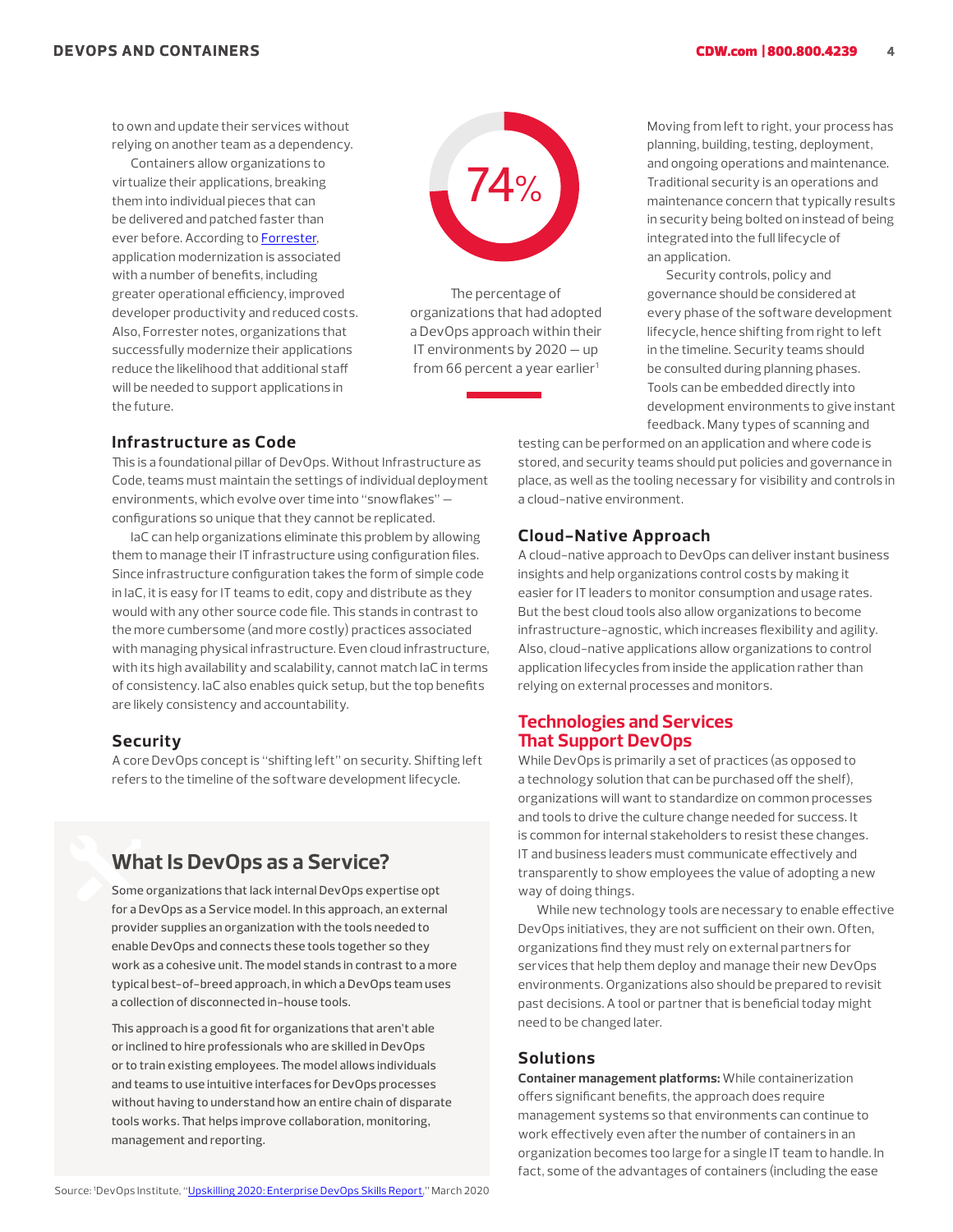and speed with which they can be created or destroyed) are the same things that sometimes make them difficult to manage. While a single container can be easily manipulated by any user, the ability to spin up thousands or even millions of containers in very little time can lead to management challenges for obvious reasons. An effective container management platform can ease setup, simplify administration, provide continuous health checks and automate processes from load balancing to orchestration.



The percentage of organizations that cite the need to modernize their application delivery environments as a top technology bottleneck<sup>2</sup>

To help organizations solve their management challenges, Google

created Kubernetes, an open-source platform for managing containerized workloads and services. Other open-source tools such as Docker also provide container management, and some vendors have begun creating their own management platforms (for example, VMware's Tanzu) to deliver the capabilities that organizations need.

**Application modernization tools:** Although containers are central to many application modernization efforts, organizations often require additional application modernization tools. Dedicated app modernization solutions can help to speed

# **Skills for DevOps Success**

The capabilities necessary to ensure a successful implementation of DevOps go far beyond application development. Yet it is relatively rare for companies to offer formal DevOps upskilling programs.

- 45 percent of IT and business leaders say that application development and design is a "must-have" DevOps skill, but even more say that IT operations knowledge (52 percent) and security practices (52 percent) are critical skills.
- Other technical skills cited as must-haves include knowledge on topics such as quality assurance (32 percent), disaster recovery (31 percent), testing (31 percent) and networking (28 percent).
- "Soft" or "human" skills are also seen as highly important to DevOps success; 88 percent of respondents call collaboration and cooperation a must-have skill, for example. Further, 81 percent cite interpersonal skills, 79 percent cite problemsolving and 70 percent cite flexibility and adaptability.
- Other important soft skills include leadership (48 percent), product thinking (47 percent) and risk-taking (37 percent).
- Only 31 percent of companies have formal upskilling programs for employees engaged in DevOps.

Source: DevOps Institute, "[Upskilling 2020: Enterprise DevOps Skills](https://www.bmc.com/content/dam/bmc/collateral/third-party/2020-Upskilling-Report-FINAL.pdf)  [Report,](https://www.bmc.com/content/dam/bmc/collateral/third-party/2020-Upskilling-Report-FINAL.pdf)" March 2020

Kubernetes enterprise adoption, simplify cloud migration and provide centralized management for clouds and apps. Data management tools are another important component of application modernization. According to IDC, data is the "glue" for application modernization efforts — a benchmark for measurement. "Data can help gain invaluable insights into the bottlenecks in application delivery; identify redundancies, infrastructure challenges, and security and compliance issues; or help developers roll back an update if necessary," IDC notes in a [2020](https://www.splunk.com/en_us/pdfs/resources/analyst-report/why-a-data-strategy-is-the-glue-for-application-modernization.pdf)  [report](https://www.splunk.com/en_us/pdfs/resources/analyst-report/why-a-data-strategy-is-the-glue-for-application-modernization.pdf). "It also informs how applications are used to improve customer

experiences and application features."

**Security solutions:** To secure their DevOps processes, organizations must embed governance and cybersecurity practices in their efforts. This means investing in tools and processes such as identity and access management, privilege management, firewalling/unified threat management, code scanning and review, software composition analysis, configuration management and vulnerability management, just to name a few. Some vendors are even coming to market with tools specifically designed to improve security around DevOps, applying a consistent set of security checks throughout the build-to-release process.

**Automated testing tools:** Testing solutions help organizations with configuration, integration and delivery management, ultimately saving time for IT shops by automating the testing process.

**Monitoring:** Different monitoring tools can help organizations better manage their DevOps environments. Resource monitoring solutions gather data on how servers are running; network monitoring tools examine data coming in and out of the network; and application performance monitoring tools collect data on how a given service is performing.

**Observability tools:** Observability is a core site reliability engineering concept that changes the focus from creating thresholds and alerting (which can be somewhat noisy) to data points that give real context into application and service health and degradation of service performance, as well as telemetry into why issues may be occurring. Observability tools help cut through the noise and focus on what is important to end users: reliable services. Observability helps do this more proactively rather than reactively. It requires full-stack visibility and the ability to correlate data to provide quick insights into underlying causes.

#### **Services**

**Advisory services:** A third-party partner can help an organization see its current environment with fresh eyes to pinpoint the greatest areas of opportunity and the most pressing challenges that might hinder a DevOps initiative. When an organization lacks internal staffers with significant DevOps expertise, advisory services can bring in experts who have